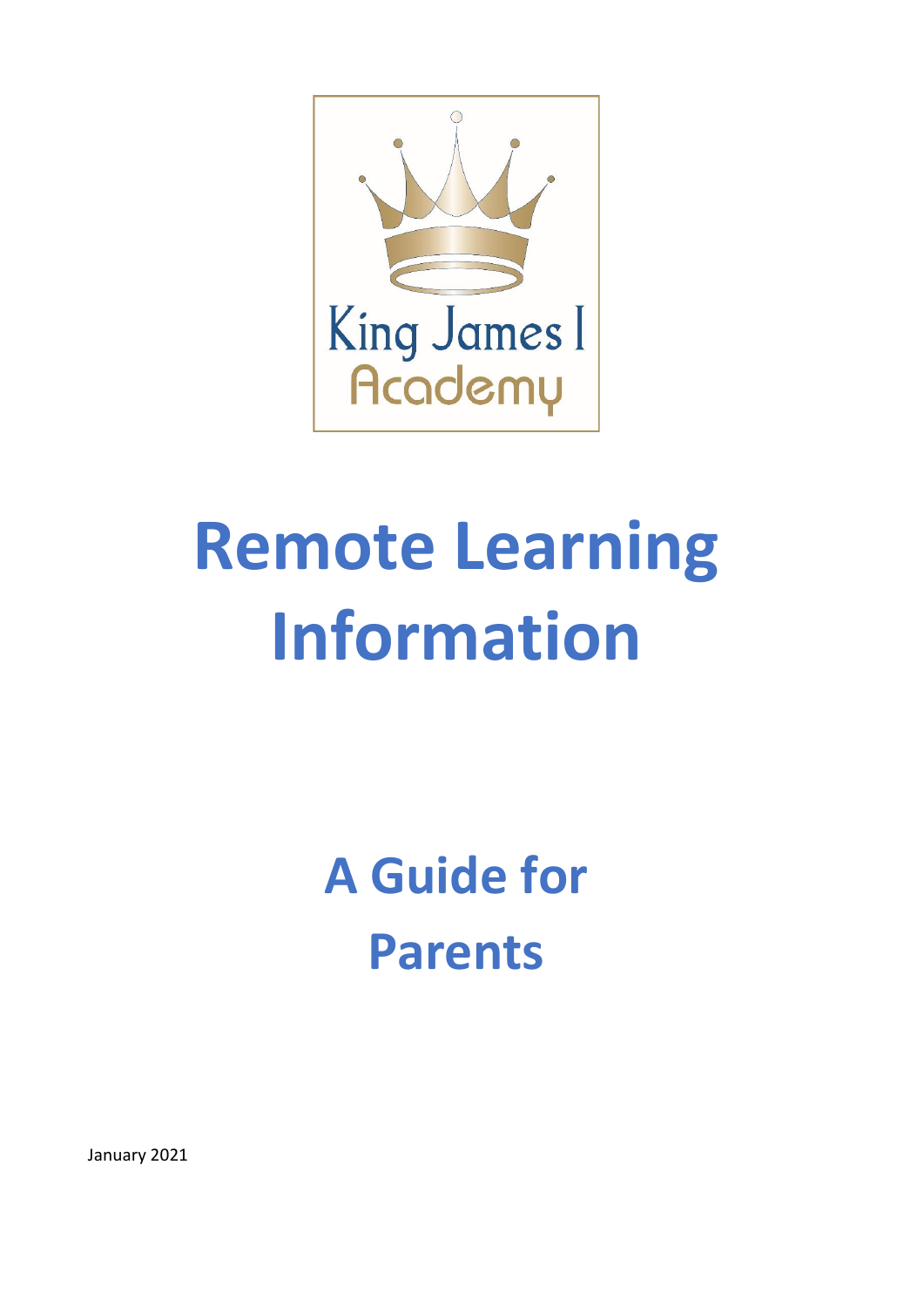# **Remote education provision: information for parents**

This information will help to provide clarity and transparency about what to expect from remote education where national or local restrictions require entire cohorts (or bubbles) to remain at home.

For details of what to expect where individual pupils are self-isolating, please see the final section of this page.

## **The remote curriculum: what is taught to pupils at home**

#### **What should my child expect from immediate remote education in the first day or two of pupils being sent home?**

Students will access their lessons following their normal timetable. Students will use their Chromebooks to access Google classrooms. Work will be provided by teaching staff for them to complete.

#### **Following the first few days of remote education, will my child be taught broadly the same curriculum as they would if they were in school?**

We teach the same curriculum remotely as we do in school. Students will undertake 5 hours of learning per day in line with government advice

## **Remote teaching and study time each day**

#### **How long can I expect work set by the school to take my child each day?**

We expect that remote education (including remote teaching and independent work) will take pupils broadly the following number of hours each day:

| Key Stage 3 and 4 | Students take part in five lessons<br>each day which is 25 hours a week.<br>Lessons length is 45 minutes during<br>lock down to support time for students<br>to submit work and take a short break |
|-------------------|----------------------------------------------------------------------------------------------------------------------------------------------------------------------------------------------------|
|                   |                                                                                                                                                                                                    |
|                   | before their next lesson begins.                                                                                                                                                                   |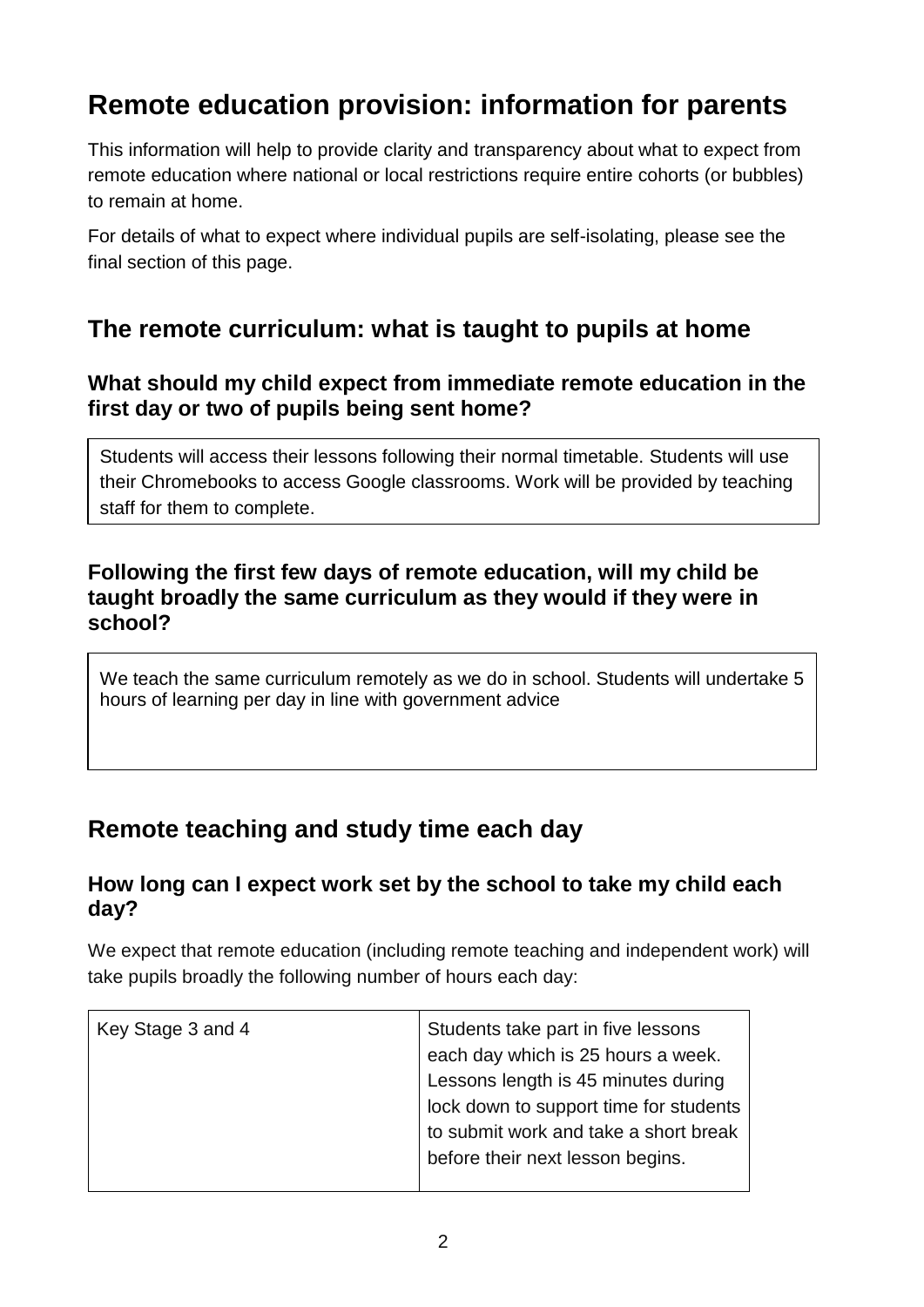| Key Stage 5 | Students take part in five lessons     |
|-------------|----------------------------------------|
|             | each day which is 25 hours a week.     |
|             | Lessons length is 45minutes during     |
|             | lock down to support time for students |
|             | to submit work and take a short break  |
|             | before their next lesson begins.       |
|             |                                        |

## **Accessing remote education**

## **How will my child access any online remote education you are providing?**

We have provided all students with Google Chromebooks to work remotely.

Students will register each morning before the day begins on the Academy website. Year 7 & Year 9, 8:50am Year 8 & Year 10, 9:50am Year 11: 9:40am Year 12 & 13 9:20am

Students access all learning through their Google Classrooms also using Google Meets which is accessed through their classrooms to join live lessons. Work will also be recorded on ClassCharts for parents and students to access

## **If my child does not have digital or online access at home, how will you support them to access remote education?**

- Our Chromebook scheme ensure all students have a Chromebook to access but dimension centermined by the individual teacher in the determined by the detector.<br>their learning. Students have had lessons on how to use these to support their learning in school and also at home. Students access their Google Classrooms for every lesson and submit work each day.
	- Our IT technicians are available daily for support with repairing Chromebooks and internet access by providing Dongles. Parent can ring the main office to access support. Chromebook repairs are usually turned round within a tenminute appointment and Dongles are either collected, delivered or posted home.
	- Students who may still have difficulties can have a pack of weekly paper-based work posted and collected. This is then marked with feedback given to support progress.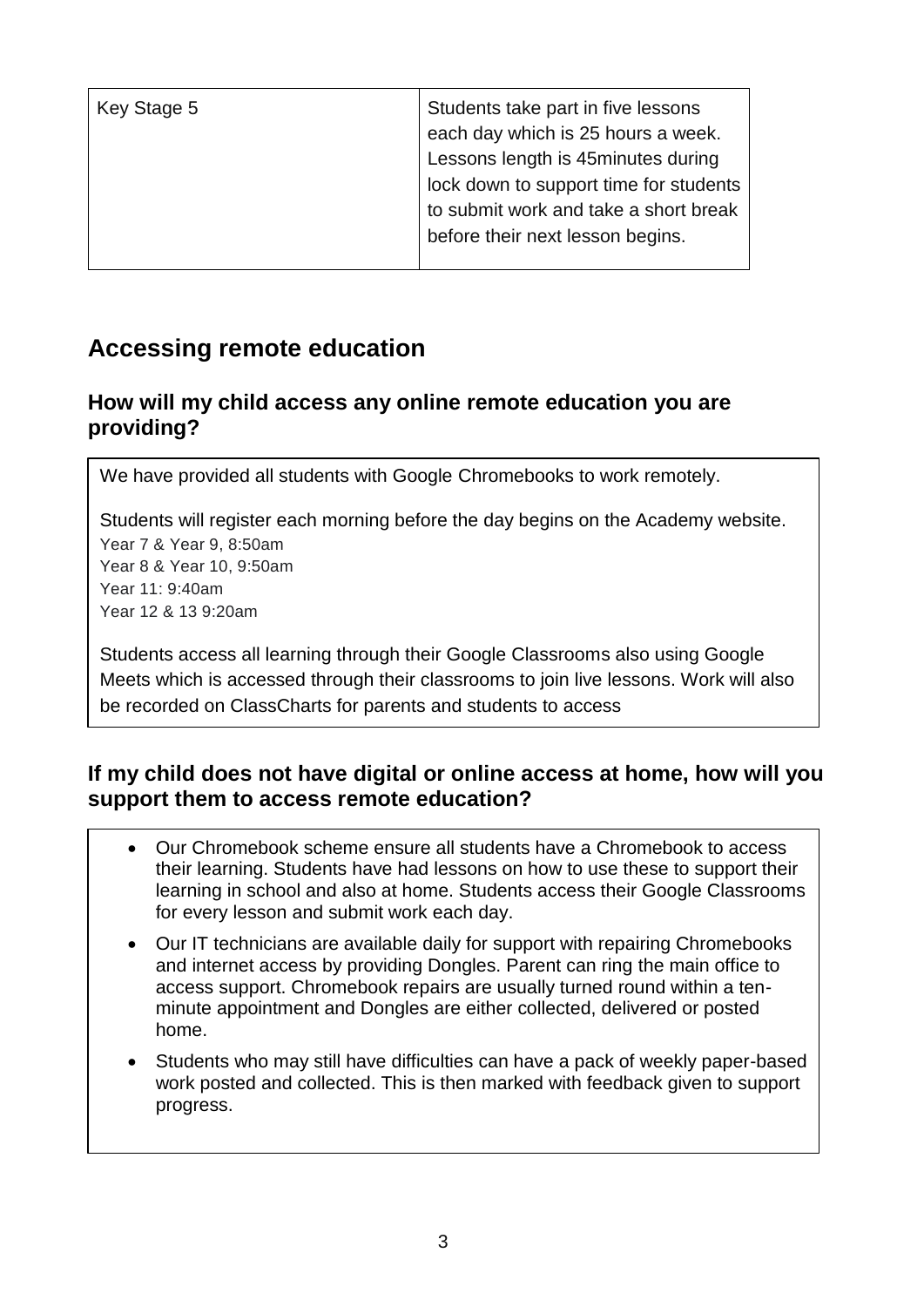## **How will my child be taught remotely?**

We use a combination of the following approaches to teach pupils remotely:

Work for each day is placed onto Google Classrooms before 9am each morning.

Instructions for work are also placed on Class Charts to enable parents to see the work for that day.

Class Charts also allows parents to see praise points given for the submission of work and attending live lessons.

Online lessons are delivered using a variety of methods; the best and most appropriate method is determined by the individual teacher, based on their knowledge of the class or individual student.

Lessons are varied to support engagement and a balance of teacher led live lessons and independent learning focused tasks. These include but are not limited to Google Meet Live learning, Teacher recorded power points, Loom, Bitmoji, Seneca, Kahoot, Quizlet and Exam Pro, GCSE Pod.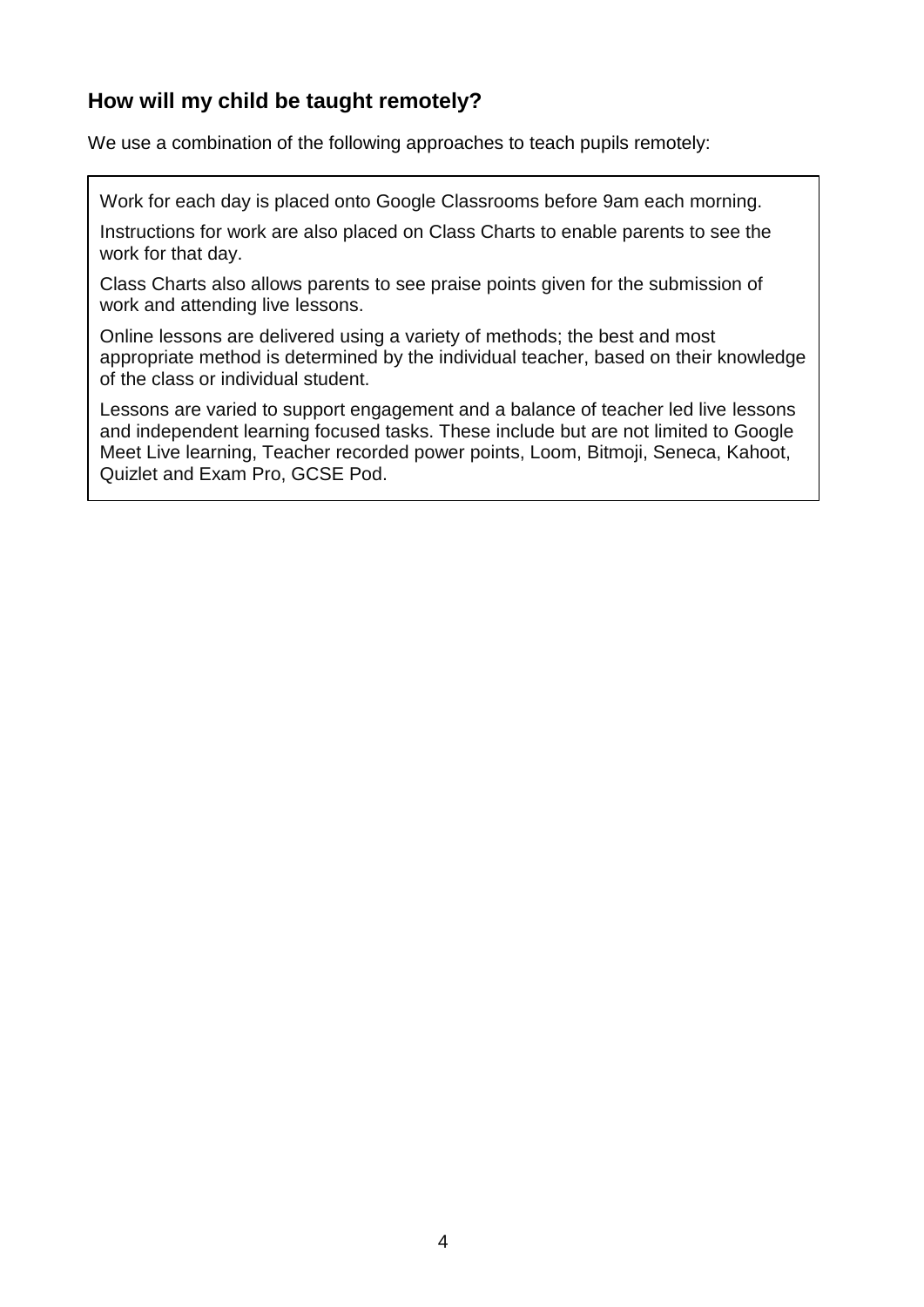## **Engagement and feedback**

#### **What are your expectations for my child's engagement and the support that we as parents and carers should provide at home?**

#### **Students learning remotely need to:**

On your Chrome book register each morning on the school website by completing a Google Form.

On your Chrome book log into your Google Classrooms to access your learning following your timetable for the day.

Where lessons are being live streamed, students should ensure that they have joined the lesson via Google Meet, are actively taking part in the lesson and completing the work set for them by the teacher.

Follow the guidance for working safely online, as set out by the Academy and their teachers. Be contactable during the school day – although consider they may not always be in front of a device the entire time.

Complete work and submit via your Goole Classroom by 4:30pm or the set deadline by your teacher.

Seek help if needed by asking questions in your Live lesson or via staff Gmail accounts. Tutors are also on hand to support.

#### **Parents with children learning remotely are asked to:**

Make the school aware your child is sick or otherwise can't complete work. This can be done via text message or a phone call to the school following normal procedures.

Monitor your child to ensure that they are engaging in online learning, accessing the lessons available to them and completing all work set to the best of their ability.

Parents should also monitor internet use by their children and ensure that they are using the internet safely and appropriately.

Engage with the school. Including difficulties in getting their children to engage in the work set or where there are issues with accessing the work. Parents should contact the school to enable staff to support their child and attempt to re-engage them in their studies.

Seek help from the school if they need it. This could be in relation to issues with devices, connectivity, the wellbeing of children or attitudes towards learning.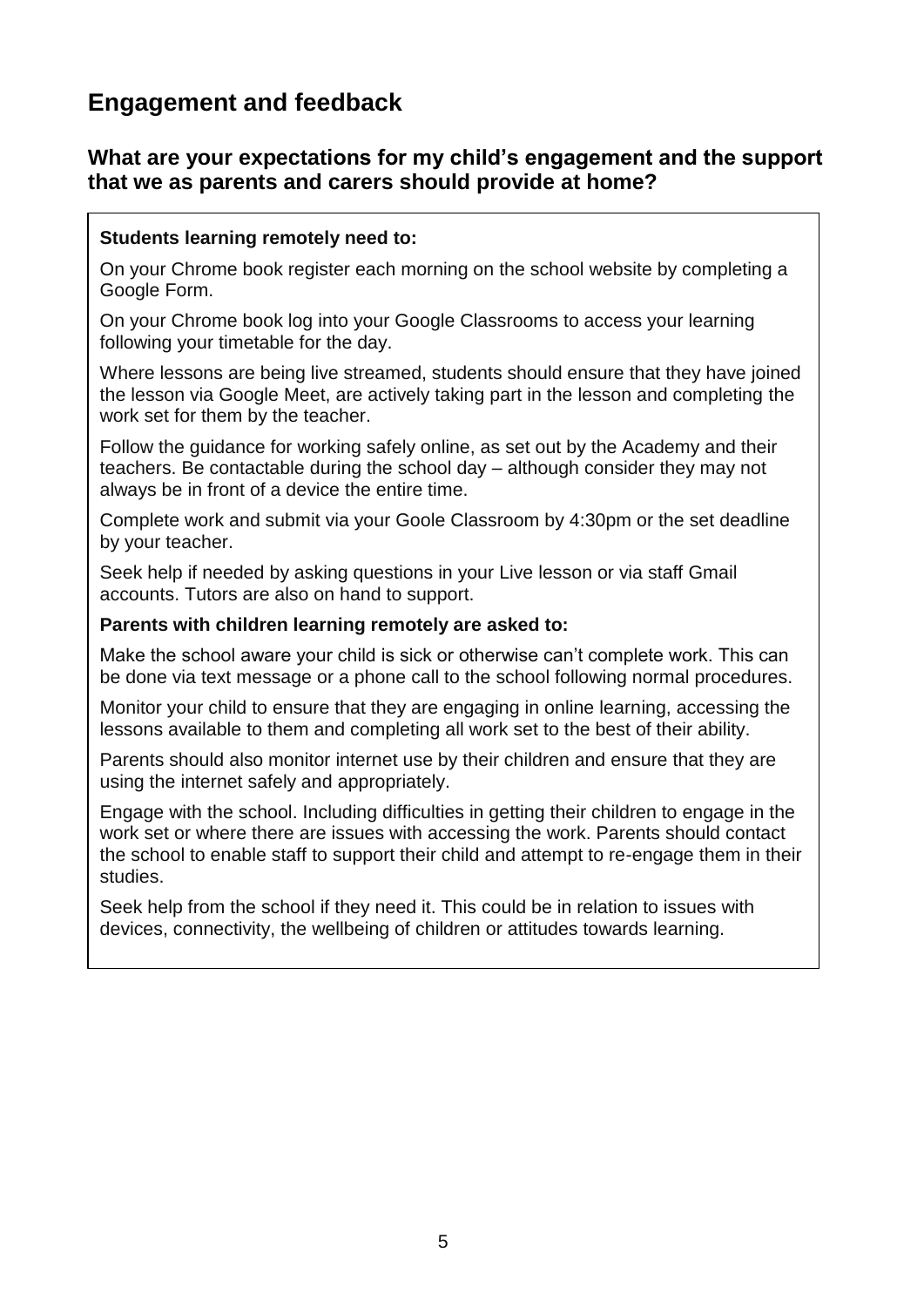#### **How will you check whether my child is engaging with their work and how will I be informed if there are concerns?**

- Weekly reports for each child checks on the % of submissions.
- Praise certificates are posted out to students who consistently complete 70% or more of all learning assigned. Praise points are given to students for attending live lessons and submitting work.
- Tutors, HOY and parent liaison officers ring home to support well-being. A weekly focus is on students who are not submitting enough work this support engagement and any barriers to learning families may face. The Academy can then support families to resolve this.
- Staff will also make home visits and letters are sent out to offer support if phone calls have not been successful.

#### **How will you assess my child's work and progress?**

Teachers check all work that is submitted through their Google Classrooms and mark this off as submitted on Class Charts each week.

Students will receive formal written feedback every two weeks electronically through their Google classroom to allow for green pen responses. Verbal, live lesson chat, interactive quizzes, whole class feedback are just a few examples of how students receive feedback on their work and their contributions in

lessons.

## **Additional support for pupils with particular needs**

#### **How will you work with me to help my child who needs additional support from adults at home to access remote education?**

We recognise that some pupils, for example some pupils with special educational needs and disabilities (SEND), may not be able to access remote education without support from adults at home. We acknowledge the difficulties this may place on families, and we will work with parents and carers to support those pupils in the following ways: